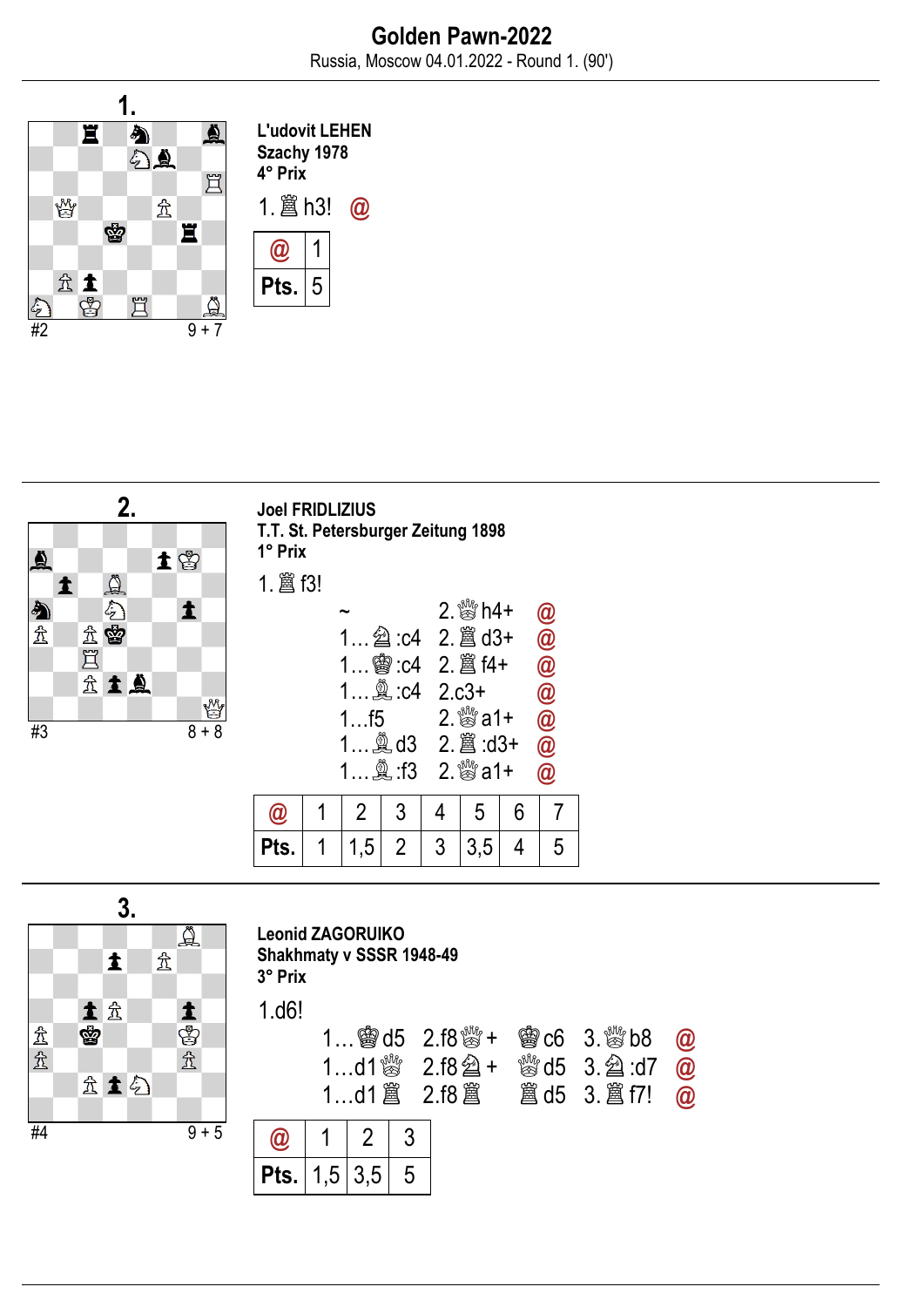



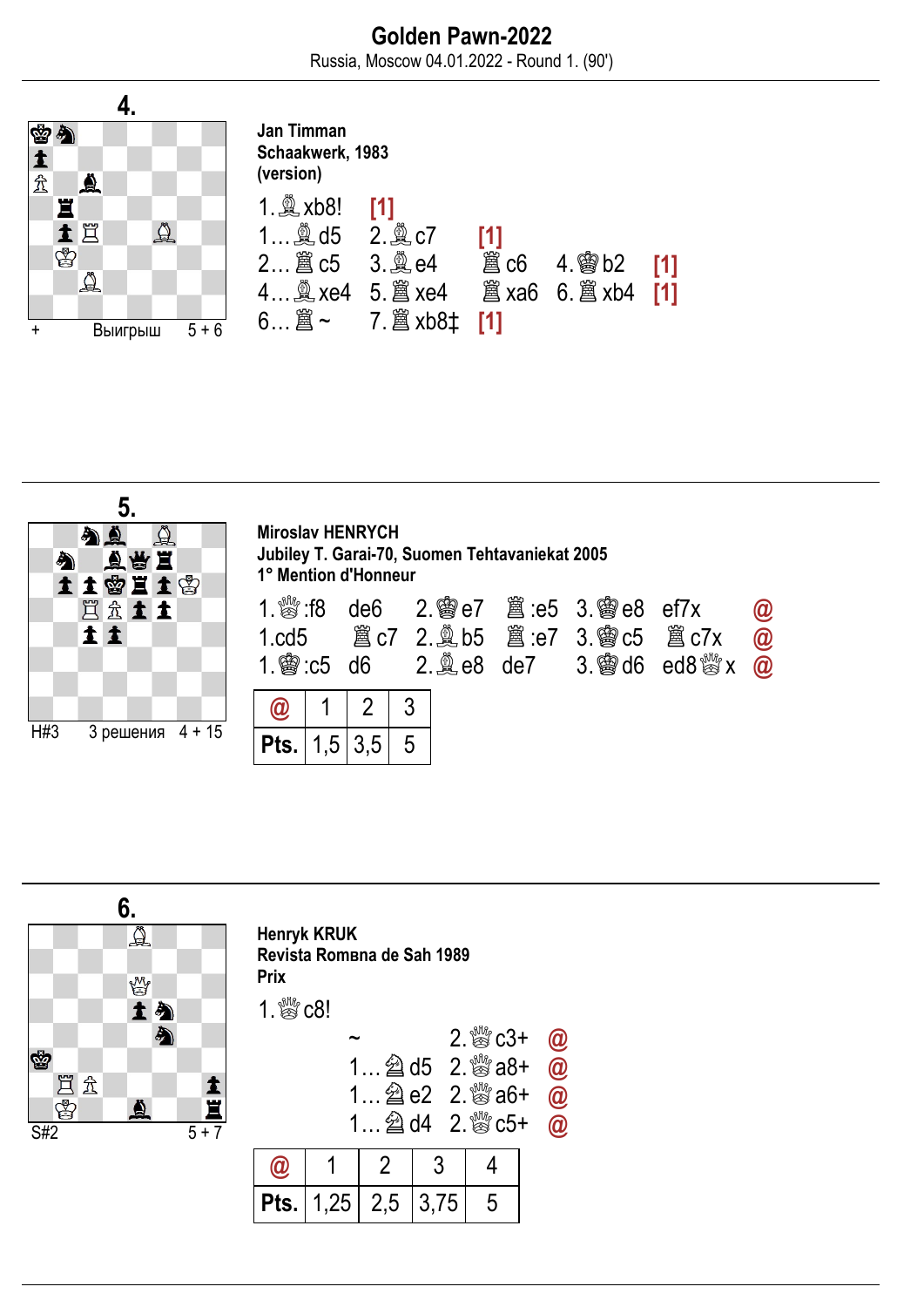

Giorgio MIRRI Sinfonie Scacchistiche 1972 Recommandй